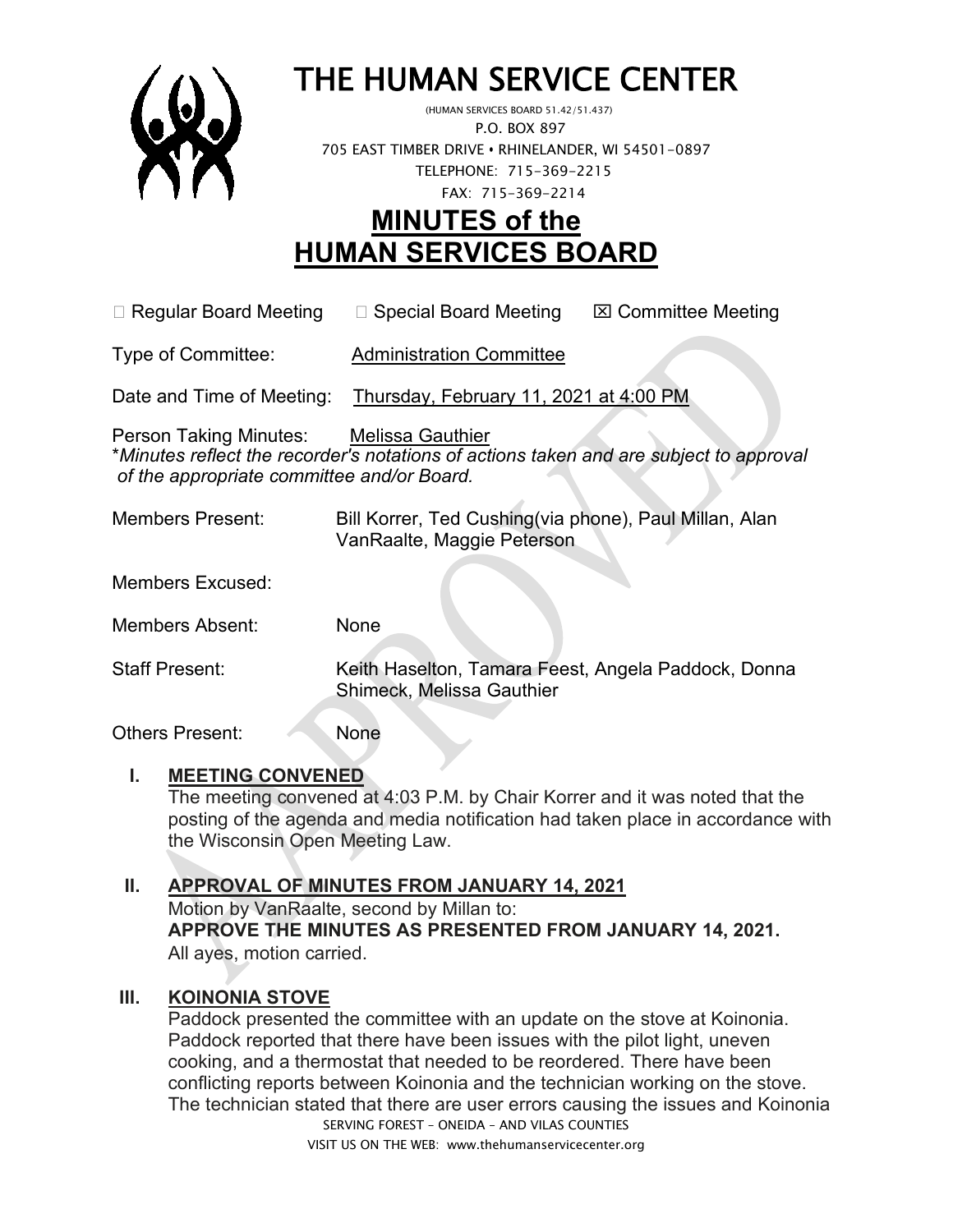is stating that it is the stove itself not working properly. Instructions have been given on how to properly light the pilot light and some new parts have been ordered. There have been no further complaints.

# **IV. SUBSTANCE ABUSE BLOCK GRANT PREVENTION**

Shimeck reported that HSC receives the Substance Abuse Prevention and Treatment Block Grant in which 20% must be used towards prevention. HSC spends the full amount received on several types of prevention materials such as billboards, drug take backs events, medicine lockboxes, and school curriculums. Shimeck reported that the Oneida County Health Department is part of a bigger coalition with Marshfield Clinic Health Systems. Shimeck was notified by the COPE Coalition and the Forest County Community Coalition that Marshfield Clinic Health Systems created a prevention set aside project for coalitions to meet with HSC to spend the grant dollars. There has been some miscommunication making it seem like this is the coalition's money and that they would be able to have those funds to spend. Shimeck reports that HSC is involved with all coalitions and has a history of working together to allocate dollars to prevention activities. Incorrect dollar amounts were given to the coalition and Shimeck worked with Marshfield Health System to rectify this information. In addition, Shimeck will contact the supervisor at Marshfield Clinic Health Systems to discuss this matter further so that in the future there is effective communication and collaboration with HSC in the beginning of projects such as these.

# **V. REVIEW AND CONSIDERATION OF INVOICES OF THE HUMAN SERVICE CENTER: ACTION ITEM**

The committee was provided with a check run summary and a detailed report of checks from 1/10/21 to 2/7/21. The committee reviewed the expenditures. Motion by VanRaalte, seconded by Cushing to:

# **APPROVE THE 1/10/21 to 2/7/21 INVOICES OF THE HUMAN SERVICE CENTER IN THE AMOUNT OF \$527,633.19.**

All ayes, motion carried.

# **VI. 2020 FINANCIAL UPDATE**

Haselton provided the committee with a 2020 financial update. The members were given a handout that outlined the Statement of Net Position and Statement of Activities by program. Haselton noted that programs are running as expected. HSC currently has a surplus of about \$190,000 through December 2020, although the surplus is expected to increase. The surplus is due to a variety of factors including approximately \$50,000 in travel costs saved by client contact being performed by phone or video due to COVID-19, COVID relief funding from various sources, and significant reductions in involuntary detentions.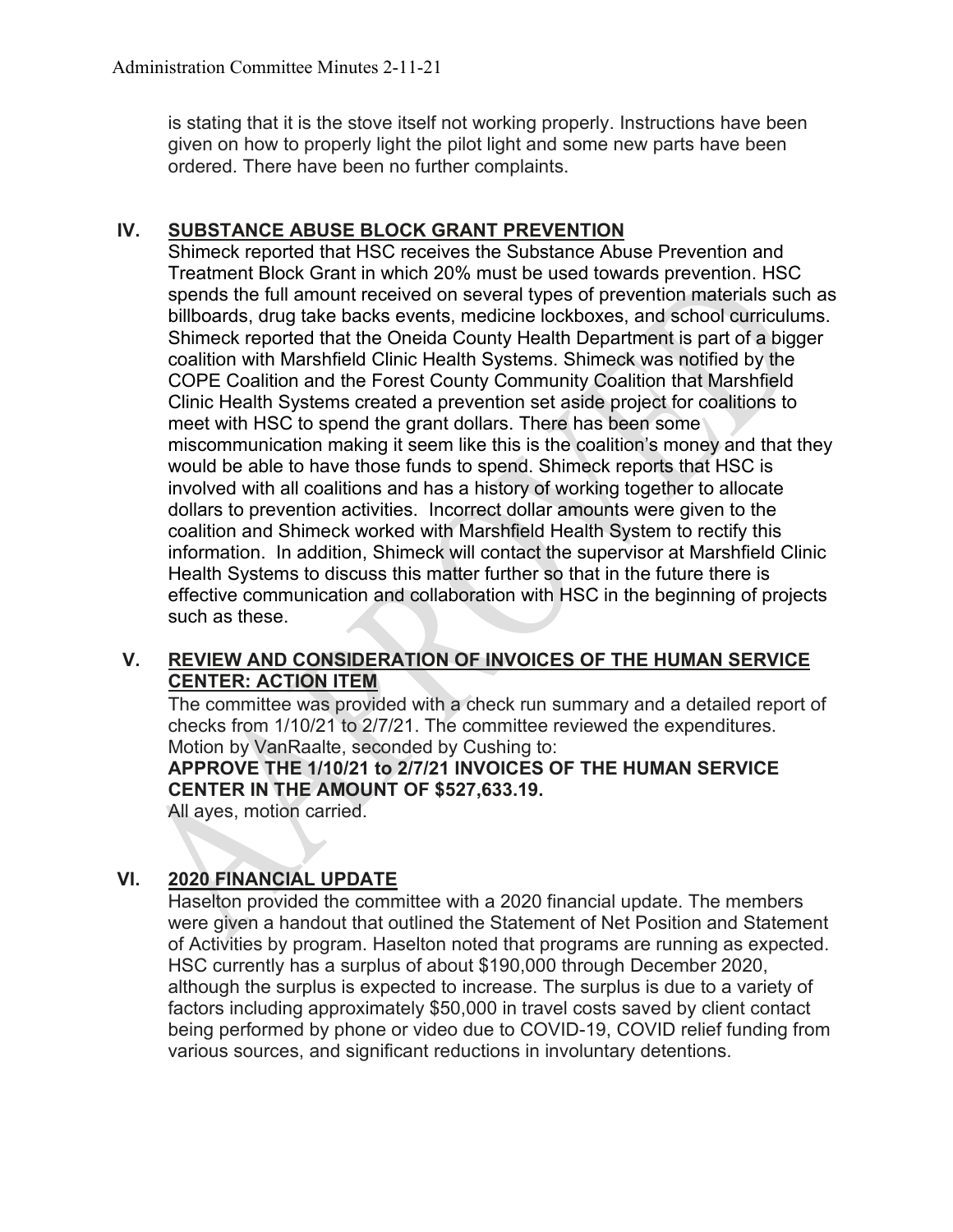# **VII. SALARY ADMINISTRATION POLICY – MANAGEMENT: ACTION ITEM**

Feest presented the committee with the Management Salary Administration Policy. Feest reported that having written guidelines in place to allow for flexibility in step increases for annual evaluations of managers would be beneficial. Feest reported that the fiscal impact for the 2021 budget would be no greater than \$5343.

Motion by VanRaalte, second by Millan to:

**ACCEPT THE MANAGEMENT SALARY POLICY AS PROPOSED AND FORWARD TO THE BOARD FOR APPROVAL.**

All ayes, motion carried.

# **VIII. ACCOUNTING SPECIALIST RECRUITMENT**

Haselton reported to the committee that the Accounting Specialist vacancy came up in January when an employee of 14 years announced her retirement. The position has been filled and the candidate will start February 15. The candidate has a Bachelor's degree and about 8 years' experience.

# **IX. RHINELANDER ROOM UPDATE**

Haselton reported that HSC is looking to update the Rhinelander Room to be equipped for video conferencing. Haselton has spoken with a local company to get a quote on new speakers, microphones, and a sound board. The equipment will be used for video conferencing and training events for staff and not tied to one specific software. The total cost of installing the new equipment will be around \$11,000, with around \$9,000 of the cost being covered under a Public Service Commission of Wisconsin telehealth grant.

# **X. ACCOUNTING SOFTWARE: ACTION ITEM**

Haselton presented the committee with comparisons of several accounting software options. Haselton reported that Quickbooks was unable to perform the several functions needed for our agency. Haselton reported he performed hours of research and received feedback from several other agencies in Wisconsin as to what accounting software others were using and why they chose it. Haselton recommended Tyler Technologies Incode 10 with an on-premise installation. Tyler Technology was recommended as it is being used by dozens of different government agencies throughout Wisconsin, provided the complex accounting functions necessary for our agency, including general ledger, payroll processing, grant management, budgeting as well as human resource management capabilities.

Motion by VanRaalte, second by Millan to:

#### **APPROVE RECOMMENDED SOFTWARE AND FORWARD TO BOARD FOR APPROVAL.**

All ayes, motion carried.